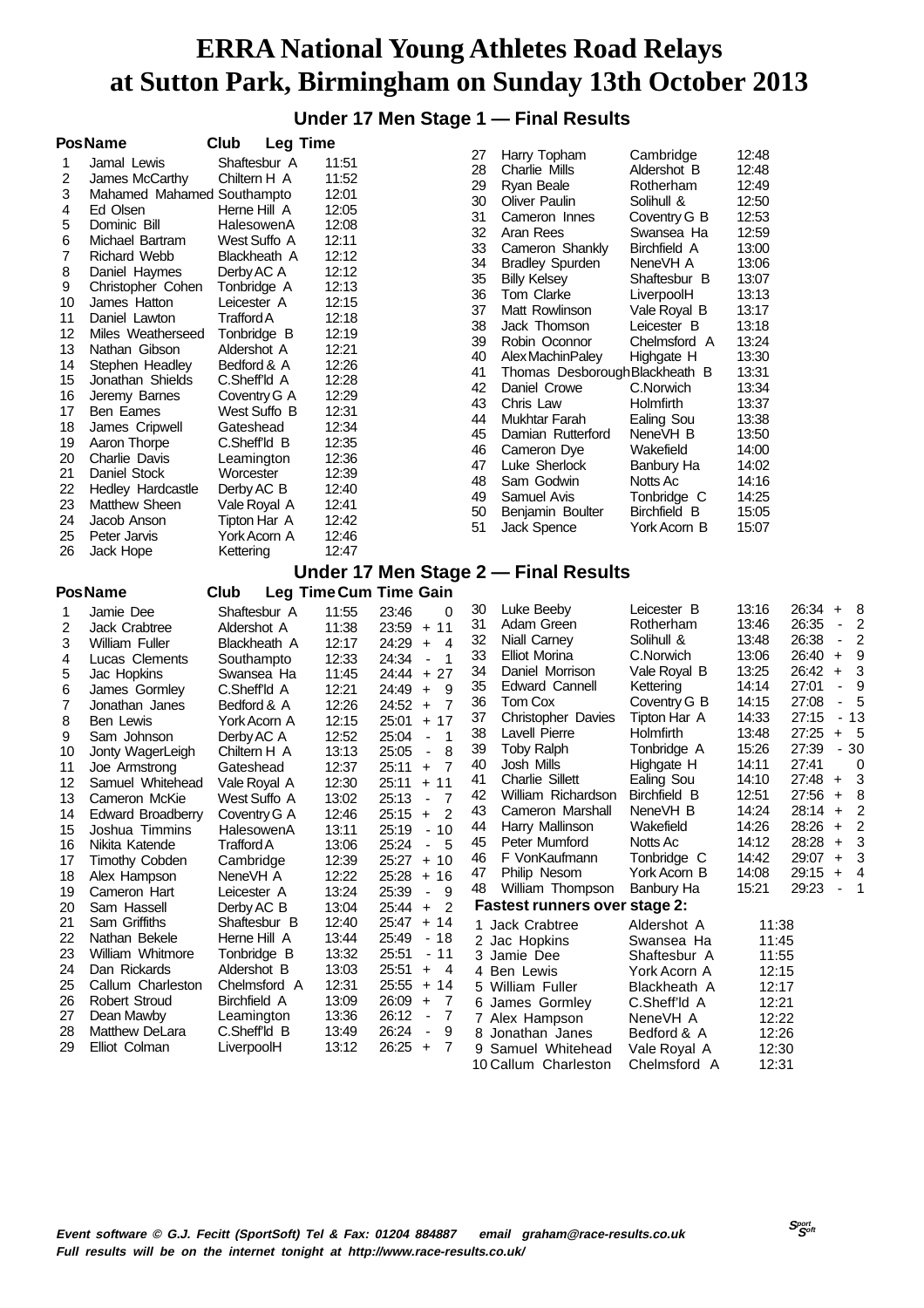#### **Under 17 Men Stage 3 — Final Results**

|    | <b>PosName</b>                 | Club         |       | Leg Time Cum Time Gain                 |    |                               |              |       |       |     |                |
|----|--------------------------------|--------------|-------|----------------------------------------|----|-------------------------------|--------------|-------|-------|-----|----------------|
|    | Robbie Lightowler              | Shaftesbur A | 12:05 | 35:51<br>0                             | 27 | <b>Stuart Brown</b>           | Tonbridge A  | 12:48 | 40:27 |     | $+12$          |
| 2  | George Gathercole              | Aldershot A  | 12:37 | 0<br>36:36                             | 28 | Amrik Gill                    | Leicester B  | 14:02 | 40:36 |     | $+2$           |
| 3  | <b>Elliot Bowker</b>           | Vale Royal A | 11:42 | 9<br>36:53<br>$+$                      | 29 | Sebastian Jones               | Coventry G B | 13:52 | 41:00 | $+$ | $\overline{7}$ |
| 4  | Zak Miller                     | Trafford A   | 11:33 | 36:57<br>$+12$                         | 30 | Ben Read                      | Wakefield    | 12:44 | 41:10 |     | $+ 14$         |
| 5  | George Butler                  | Southampto   | 12:32 | 37:06<br>1<br>$\blacksquare$           | 31 | Thomas Brown                  | Tipton Har A | 14:03 | 41:18 |     | $+ 6$          |
| 6  | Josh Schofield                 | York Acorn A | 12:20 | 2<br>37:21<br>$+$                      | 32 | Alex Robinson                 | Holmfirth    | 14:00 | 41:25 | $+$ | 6              |
| 7  | Jed Marshall                   | Gateshead    | 12:18 | 37:29<br>4<br>$+$                      | 33 | Joshua Shorrock               | C.Norwich    | 14:54 | 41:34 |     | $\Omega$       |
| 8  | Andrew Headley                 | Bedford & A  | 12:47 | 37:39                                  | 34 | Ben Hatch                     | Highgate H   | 13:56 | 41:37 | $+$ | 6              |
| 9  | Matt Ward                      | Derby AC A   | 12:37 | 0<br>37:41                             | 35 | Sam Loveless                  | Ealing Sou   | 14:01 | 41:49 | $+$ | - 6            |
| 10 | Sebastian Anthony              | West Suffo A | 12:39 | 3<br>37:52<br>$+$                      | 36 | Joseph McLeod                 | Solihull &   | 15:13 | 41:51 |     | $\overline{4}$ |
| 11 | Evan Webb                      | C.Sheff'ld A | 13:22 | 5<br>38:11<br>ä,                       | 37 | David James                   | Birchfield B | 14:11 | 42:07 | $+$ | - 5            |
| 12 | Daniel Villette                | Coventry G A | 13:02 | $\mathfrak{p}$<br>38:17<br>$+$         | 38 | Michael Cawood                | NeneVH B     | 14:28 | 42:42 | $+$ | - 5            |
| 13 | Cameron Smith                  | Derby AC B   | 12:39 | $\overline{7}$<br>38:23<br>$\ddot{}$   | 39 | Ali Elalaoui                  | Notts Ac     | 14:19 | 42:47 | $+$ | 6              |
| 14 | Sam Efiong                     | HalesowenA   | 13:15 | 38:34<br>1<br>$\ddot{}$                | 40 | O FraserKrauss                | York Acorn B | 14:40 | 43:55 | $+$ | $\overline{7}$ |
| 15 | James Nadin                    | Chelmsford A | 12:45 | 38:40<br>$+10$                         | 41 | James Ferguson                | Banbury Ha   | 19:12 | 48:35 | $+$ | $\overline{7}$ |
| 16 | Joseph Cochrane                | Chiltern H A | 13:37 | 38:42<br>6<br>$\blacksquare$           |    | Fastest runners over stage 3: |              |       |       |     |                |
| 17 | <b>Bailey Stickings</b>        | Blackheath A | 14:15 | 38:44<br>- 14                          |    | 1 Zak Miller                  | Trafford A   | 11:33 |       |     |                |
| 18 | Cameron Smith                  | Leicester A  | 13:19 | 38:58<br>$\overline{1}$<br>$\ddot{}$   |    | 2 Elliot Bowker               | Vale Royal A | 11:42 |       |     |                |
| 19 | Curtis Wood                    | Cambridge    | 13:45 | 39:12<br>2<br>$\blacksquare$           |    | 3 Robbie Lightowler           | Shaftesbur A | 12:05 |       |     |                |
| 20 | Joseph Brennan                 | Shaftesbur B | 13:37 | 39:24<br>1<br>$\ddot{}$                |    | 4 Jed Marshall                | Gateshead    | 12:18 |       |     |                |
| 21 | Peter Laing                    | Tonbridge B  | 13:38 | 39:29<br>2<br>$\ddot{}$                |    | 5 Josh Schofield              | York Acorn A | 12:20 |       |     |                |
| 22 | <b>Billy Mugner</b>            | NeneVH A     | 14:16 | 39:44<br>4<br>$\overline{\phantom{a}}$ |    | 6 George Butler               | Southampto   | 12:32 |       |     |                |
| 23 | Devon Stead                    | Rotherham    | 13:13 | 39:48<br>8<br>$\ddot{}$                |    | 7 Matt Ward                   | Derby AC A   | 12:37 |       |     |                |
| 24 | <b>Bradley Stokes</b>          | Birchfield A | 13:41 | 39:50<br>2<br>$\ddot{}$                |    | 8 George Gathercole           | Aldershot A  | 12:37 |       |     |                |
| 25 | Jack Savage                    | Leamington   | 13:45 | 39:57<br>2<br>$\ddot{}$                |    | 9 Cameron Smith               | Derby AC B   | 12:39 |       |     |                |
| 26 | Mohammed EtTeheri Herne Hill A |              | 14:11 | 40:00<br>4                             |    | 10 Sebastian Anthony          | West Suffo A | 12:39 |       |     |                |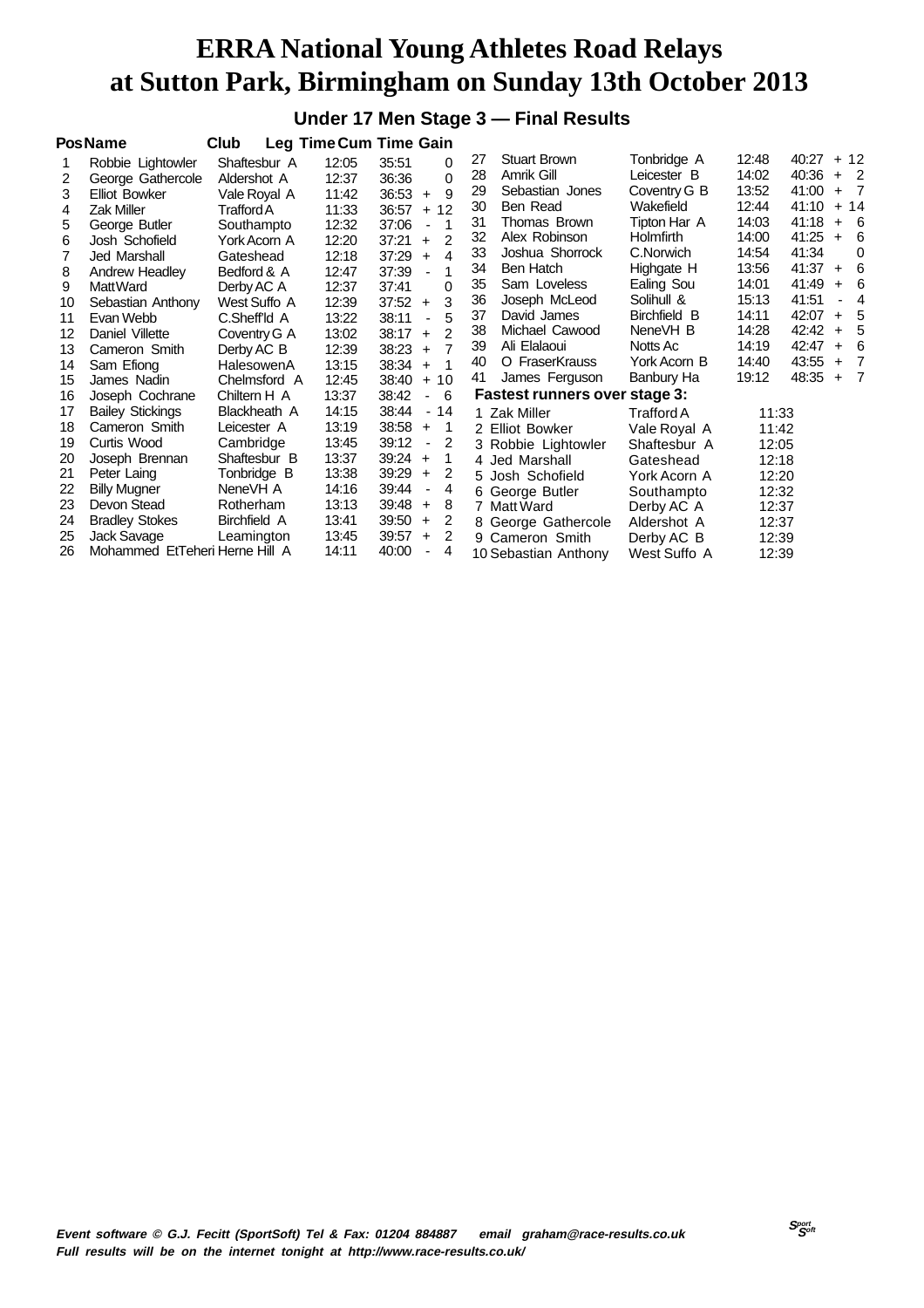#### **Under 17 Men — Team Results — Final (nn) is team position after the appropriate stage.**

| 1  | <b>Shaftesbury Barnet Harriers</b>                                |     |                              |                | $\mathbf{A}$                        | 35:51 |       | 23<br>Rotherham Harriers & AC<br>39:48                                                               |       |
|----|-------------------------------------------------------------------|-----|------------------------------|----------------|-------------------------------------|-------|-------|------------------------------------------------------------------------------------------------------|-------|
|    | 1 JamalLewis                                                      | (1) | 11:51                        |                | 2 JamieDee                          | (1)   | 11:55 | 1 RyanBeale<br>$(29)$ 12:49<br>2 Adam Green<br>(31)                                                  | 13:46 |
|    | 3 RobbieLightowler (1)                                            |     | 12:05                        |                |                                     |       |       | 3 DevonStead<br>$(23)$ 13:13                                                                         |       |
| 2  | Aldershot Farnham & District                                      |     |                              |                | $\mathbf{A}$                        | 36:36 |       | $\mathbf{A}$<br>24 Birchfield Harriers<br>39:50                                                      |       |
|    | 1 Nathan Gibson                                                   |     | $(13)$ 12:21                 |                | 2 JackCrabtree                      | (2)   | 11:38 | 1 Cameron Shankly<br>(33) 13:00 2 RobertStroud<br>(26)                                               | 13:09 |
|    | 3 George Gathercole (2)                                           |     | 12:37                        |                |                                     |       |       | 3 Bradley Stokes<br>$(24)$ 13:41                                                                     |       |
| 3  | <b>Vale Royal AC</b>                                              |     |                              |                | $\mathbf{A}$                        | 36:53 |       | 25 Leamington Cycling & Athletic<br>39:57                                                            |       |
|    | 1 Matthew Sheen                                                   |     | $(23)$ 12:41                 |                | 2 Samuel Whitehead (12)             |       | 12:30 | 1 Charlie Davis<br>$(20)$ 12:36<br>(27)<br>$2^{\circ}$<br>DeanMawby                                  | 13:36 |
|    | 3 ElliotBowker                                                    | (3) | 11:42                        |                |                                     |       |       | 3 Jack Savage<br>$(25)$ 13:45                                                                        |       |
| 4  | <b>Trafford Athletic Club</b>                                     |     |                              |                |                                     | 36:57 |       | <b>Herne Hill Harriers</b><br>$\mathbf{A}$<br>40:00<br>26                                            |       |
|    | 1 Daniel Lawton                                                   |     | $(11)$ 12:18                 |                | 2 Nikita Katende                    | (16)  | 13:06 | 1 EdOlsen<br>12:05<br>$2^{\circ}$<br><b>Nathan Bekele</b><br>(22)<br>(4)                             | 13:44 |
|    | 3 ZakMiller                                                       | (4) | 11:33                        |                |                                     |       |       | 3 MohammedEtTeheri (26) 14:11                                                                        |       |
| 5  | Southampton Athletic Club                                         |     |                              |                |                                     | 37:06 |       | $\mathbf{A}$<br>TonbridgeAC<br>40:27<br>27                                                           |       |
|    | 1 MahamedMahamed (3)                                              |     | 12:01                        |                | 2 Lucas Clements                    | (4)   | 12:33 | 1 ChristopherCohen (9) 12:13 2 TobyRalph<br>(39)                                                     | 15:26 |
|    | 3 GeorgeButler                                                    | (5) | 12:32                        |                |                                     |       |       | 3 Stuart Brown<br>$(27)$ 12:48                                                                       |       |
| 6  | <b>York Acorn Running Club</b>                                    |     |                              |                | $\mathbf{A}$                        | 37:21 |       | Leicester Coritanian AC<br>$\mathbf{B}$<br>28<br>40:36                                               |       |
|    | 1 PeterJarvis<br>3 Josh Schofield                                 |     | $(25)$ 12:46<br>$(6)$ 12:20  | 2              | Ben Lewis                           | (8)   | 12:15 | 1 JackThomson<br>$(38)$ 13:18<br>2 LukeBeeby<br>(30)                                                 | 13:16 |
|    |                                                                   |     |                              |                |                                     | 37:29 |       | 3 AmrikGill<br>$(28)$ 14:02                                                                          |       |
| 7  | Gateshead Harriers & AC                                           |     |                              |                |                                     |       |       | 29<br>$\mathbf{B}$<br>41:00<br><b>Coventry Godiva Harriers</b>                                       |       |
|    | 1 James Cripwell<br>3 JedMarshall                                 |     | $(18)$ 12:34<br>$(7)$ 12:18  | $\overline{2}$ | Joe Armstrong                       | (11)  | 12:37 | 1 Cameron Innes<br>$(31)$ 12:53<br>2 TomCox<br>(36)                                                  | 14:15 |
| 8  | Bedford & County AC                                               |     |                              |                | $\mathbf{A}$                        | 37:39 |       | 3 Sebastian Jones<br>$(29)$ 13:52                                                                    |       |
|    | 1 StephenHeadley (14) 12:26                                       |     |                              | $\overline{2}$ | Jonathan Janes                      | (7)   | 12:26 | 30<br>Wakefield District H & AC<br>41:10                                                             |       |
|    | 3 Andrew Headley (8) 12:47                                        |     |                              |                |                                     |       |       | $(46)$ 14:00<br>1 CameronDye<br>2 Harry Mallinson<br>(44)                                            | 14:26 |
| 9  | Derby Athletic Club                                               |     |                              |                | $\mathbf{A}$                        | 37:41 |       | 3 BenRead<br>$(30)$ 12:44                                                                            |       |
|    | 1 Daniel Haymes                                                   | (8) | 12:12                        |                | 2 SamJohnson                        | (9)   | 12:52 | $\mathbf{A}$<br>31<br><b>Tipton Harriers</b><br>41:18                                                |       |
|    | 3 MattWard                                                        | (9) | 12:37                        |                |                                     |       |       | 1 Jacob Anson<br>$(24)$ 12:42<br>$\overline{2}$<br>ChristopherDavies (37)                            | 14:33 |
|    | <b>West Suffolk AC</b><br>10                                      |     |                              |                | $\mathbf{A}$                        | 37:52 |       | 3 Thomas Brown<br>$(31)$ 14:03                                                                       |       |
|    | 1 MichaelBartram                                                  | (6) | 12:11                        |                | 2 CameronMcKie                      | (13)  | 13:02 | 32 Holmfirth Harriers AC<br>41:25                                                                    |       |
|    | 3 Sebastian Anthony (10) 12:39                                    |     |                              |                |                                     |       |       | (38)<br>1 Chris Law<br>$(43)$ 13:37<br>2 LavellPierre                                                | 13:48 |
| 11 | City Of Sheffield AC                                              |     |                              |                | $\mathbf{A}$                        | 38:11 |       | 3 Alex Robinson<br>$(32)$ 14:00                                                                      |       |
|    | 1 Jonathan Shields (15) 12:28                                     |     |                              | $\mathbf{2}$   | James Gormley                       | (6)   | 12:21 | 33 <sup>3</sup><br>41:34<br>City Of Norwich AC                                                       |       |
|    | 3 Evan Webb                                                       |     | $(11)$ 13:22                 |                |                                     |       |       | 1 Daniel Crowe<br>$(42)$ 13:34<br>$2^{\circ}$<br>(33)<br>ElliotMorina                                | 13:06 |
| 12 | Coventry Godiva Harriers                                          |     |                              |                | $\mathbf{A}$                        | 38:17 |       | 3 Joshua Shorrock<br>$(33)$ 14:54                                                                    |       |
|    | 1 Jeremy Barnes                                                   |     | $(16)$ 12:29                 | $\overline{2}$ | Edward Broadberry (14)              |       | 12:46 | 34 Ealing Southall & Middlesex AC<br>41:49                                                           |       |
|    | 3 Daniel Villette                                                 |     | $(12)$ 13:02                 |                |                                     |       |       | 2 Charlie Sillett<br>1 MukhtarFarah<br>$(44)$ 13:38<br>(41)                                          | 14:10 |
|    | Derby Athletic Club<br>13                                         |     |                              |                | $\bf{B}$                            | 38:23 |       | 3 Sam Loveless<br>$(35)$ 14:01                                                                       |       |
|    | 1 Hedley Hardcastle (22) 12:40                                    |     |                              | $\overline{2}$ | SamHassell                          | (20)  | 13:04 | Solihull & Small Heath AC<br>35<br>41:51                                                             |       |
|    | 3 Cameron Smith                                                   |     | $(13)$ 12:39                 |                |                                     |       |       | 1 OliverPaulin<br>$(30)$ 12:50<br>(32)<br>$\mathbf{2}$<br>NiallCamey                                 | 13:48 |
| 14 | Halesowen A & Cc                                                  |     |                              |                |                                     | 38:34 |       | 3 JosephMcLeod<br>$(36)$ 15:13<br>$\mathbf{B}$<br><b>Birchfield Harriers</b><br>42:07                |       |
|    | 1 DominicBill                                                     | (5) | 12:08                        |                | 2 Joshua Timmins                    | (15)  | 13:11 | 36                                                                                                   |       |
|    | 3 SamEfiong                                                       |     | $(14)$ 13:15                 |                |                                     |       |       | (50) 15:05 2 William Richardson (42)<br><b>BenjaminBoulter</b><br>1.<br>3 DavidJames<br>$(37)$ 14:11 | 12:51 |
| 15 | <b>Chelmsford AC</b>                                              |     |                              |                | $\mathbf{A}$                        | 38:40 |       | $\mathbf{B}$<br><b>Nene Valley Harriers</b><br>37<br>42:42                                           |       |
|    | 1 RobinOconnor                                                    |     |                              |                | (39) 13:24 2 Callum Charleston (25) |       | 12:31 | 1 Damian Rutterford (45) 13:50 2 Cameron Marshall (43) 14:24                                         |       |
|    | 3 JamesNadin                                                      |     | $(15)$ 12:45                 |                |                                     |       |       | 3 MichaelCawood<br>$(38)$ 14:28                                                                      |       |
|    | <b>Chiltern Harriers AC</b><br>16                                 |     |                              |                | $\mathbf{A}$                        | 38:42 |       | 38<br><b>Notts AC</b><br>42:47                                                                       |       |
|    | 1 JamesMcCarthy                                                   |     | $(2)$ 11:52                  |                | 2 Jonty WagerLeigh (10) 13:13       |       |       | 1 Sam Godwin<br>(48) 14:16 2 PeterMumford<br>(45)                                                    | 14:12 |
|    | 3 Joseph Cochrane (16) 13:37                                      |     |                              |                |                                     |       |       | 3 AliElalaoui<br>$(39)$ 14:19                                                                        |       |
|    | <b>Blackheath &amp; Bromley Harriers</b><br>17                    |     |                              |                | $^{\circ}$ A'                       | 38:44 |       | $\bf{B}$<br>43:55<br>39 York Acorn Running Club                                                      |       |
|    | 1 Richard Webb                                                    |     |                              |                | (7) 12:12 2 William Fuller          | (3)   | 12:17 | 1 Jack Spence<br>$(51)$ 15:07<br>(47)<br>2<br>PhilipNesom                                            | 14:08 |
|    | 3 Bailey Stickings                                                |     | $(17)$ 14:15                 |                |                                     |       |       | 3 OFraserKrauss<br>$(40)$ 14:40                                                                      |       |
|    | 18 Leicester Coritanian AC                                        |     |                              |                | $\mathbf{A}$                        | 38:58 |       | 40 Banbury Harriers AC<br>48:35                                                                      |       |
|    | 1 JamesHatton                                                     |     |                              |                | $(10)$ 12:15 2 Cameron Hart         | (19)  | 13:24 | 1 Luke Sherlock<br>$(47)$ 14:02<br>2 William Thompson<br>(48)                                        | 15:21 |
|    | 3 CameronSmith                                                    |     | $(18)$ 13:19                 |                |                                     |       |       | 3 James Ferguson<br>$(41)$ 19:12                                                                     |       |
|    | 19 Cambridge & Coleridge AC                                       |     |                              |                |                                     | 39:12 |       | <b>Non-Counters-</b>                                                                                 |       |
|    | 1 HarryTopham<br>3 CurtisWood                                     |     | $(27)$ 12:48<br>$(19)$ 13:45 |                | 2 Timothy Cobden                    | (17)  | 12:39 |                                                                                                      |       |
|    |                                                                   |     |                              |                | $\mathbf{B}$                        | 39:24 |       | <b>Highgate Harriers</b><br>41:37                                                                    |       |
|    | <b>Shaftesbury Barnet Harriers</b><br><b>20</b><br>1 Billy Kelsey |     | $(35)$ 13:07                 |                | 2 Sam Griffiths                     | (21)  | 12:40 | 1 AlexMachinPaley (40) 13:30 2 JoshMills<br>(40)                                                     | 14:11 |
|    |                                                                   |     | $(20)$ 13:37                 |                |                                     |       |       | 3 BenHatch<br>$(34)$ 13:56                                                                           |       |
|    |                                                                   |     |                              |                | 'B'                                 | 39:29 |       | <b>Incomplete Teams:</b>                                                                             |       |
|    | 3 Joseph Brennan                                                  |     |                              |                |                                     |       |       |                                                                                                      |       |
|    | 21<br>TonbridgeAC                                                 |     |                              |                |                                     |       |       |                                                                                                      |       |
|    | 1 Miles Weatherseed (12) 12:19                                    |     |                              |                | 2 William Whitmore                  | (23)  | 13:32 | <b>Swansea Harriers</b>                                                                              |       |
|    | 3 PeterLaing                                                      |     | $(21)$ 13:38                 |                |                                     |       |       | 1 Aran Rees<br>(32) 12:59 2 JacHopkins<br>(5)                                                        | 11:45 |
|    | 22 Nene Valley Harriers                                           |     |                              |                | $\mathbf{A}$                        | 39:44 |       |                                                                                                      |       |
|    | 1 Bradley Spurden<br>3 BillyMugner                                |     | $(34)$ 13:06<br>$(22)$ 14:16 |                | 2 AlexHampson                       | (18)  | 12:22 | Aldershot Farnham & District<br>$\cdot$ B                                                            |       |
|    |                                                                   |     |                              |                |                                     |       |       | 1 Charlie Mills<br>$(28)$ 12:48 2 Dan Rickards<br>(24)<br>$S_{\mathcal{S}^{opt}}^{port}$             | 13:03 |

**Full results will be on the internet tonight at http://www.race-results.co.uk/**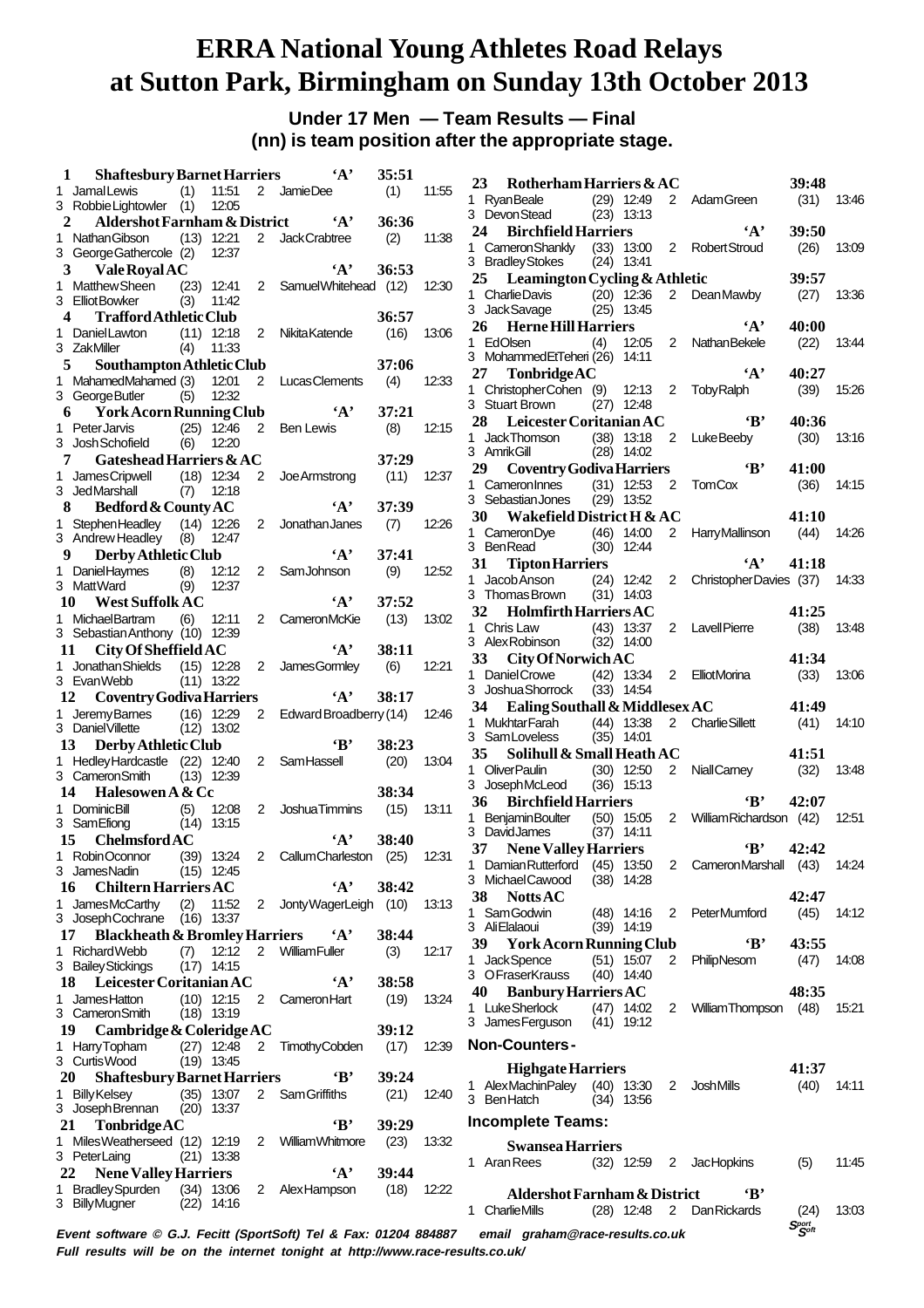| City Of Sheffield AC                     |  |       | $\mathbf{R}$                                |      |              |
|------------------------------------------|--|-------|---------------------------------------------|------|--------------|
|                                          |  |       | 1 Aaron Thorpe (19) 12:35 2 Matthew DeLara  |      | $(28)$ 13:49 |
| Liverpool Harriers $&AC$                 |  |       |                                             |      |              |
|                                          |  |       | 1 TomClarke (36) 13:13 2 ElliotColman       | (29) | 13:12        |
| Vale Royal AC                            |  |       | $\mathbf{R}$                                |      |              |
|                                          |  |       | 1 MattRowlinson (37) 13:17 2 DanielMorrison | (34) | 13:25        |
| <b>Kettering Town Harriers</b>           |  |       |                                             |      |              |
|                                          |  |       | 1 JackHope (26) 12:47 2 EdwardCannell       |      | $(35)$ 14:14 |
| TonbridgeAC                              |  |       | $\cdot$ C'                                  |      |              |
|                                          |  |       | 1 SamuelAvis (49) 14:25 2 FVonKaufmann      |      | $(46)$ 14:42 |
| <b>West Suffolk AC</b>                   |  |       | $\mathbf{R}$                                |      |              |
| 1 BenEames (17) 12:31                    |  |       |                                             |      |              |
| <b>Worcester AC</b>                      |  |       |                                             |      |              |
| 1 DanielStock (21) 12:39                 |  |       |                                             |      |              |
| <b>Blackheath &amp; Bromley Harriers</b> |  |       | $\mathbf{B}$                                |      |              |
| 1 ThomasDesborough (41)                  |  | 13:31 |                                             |      |              |